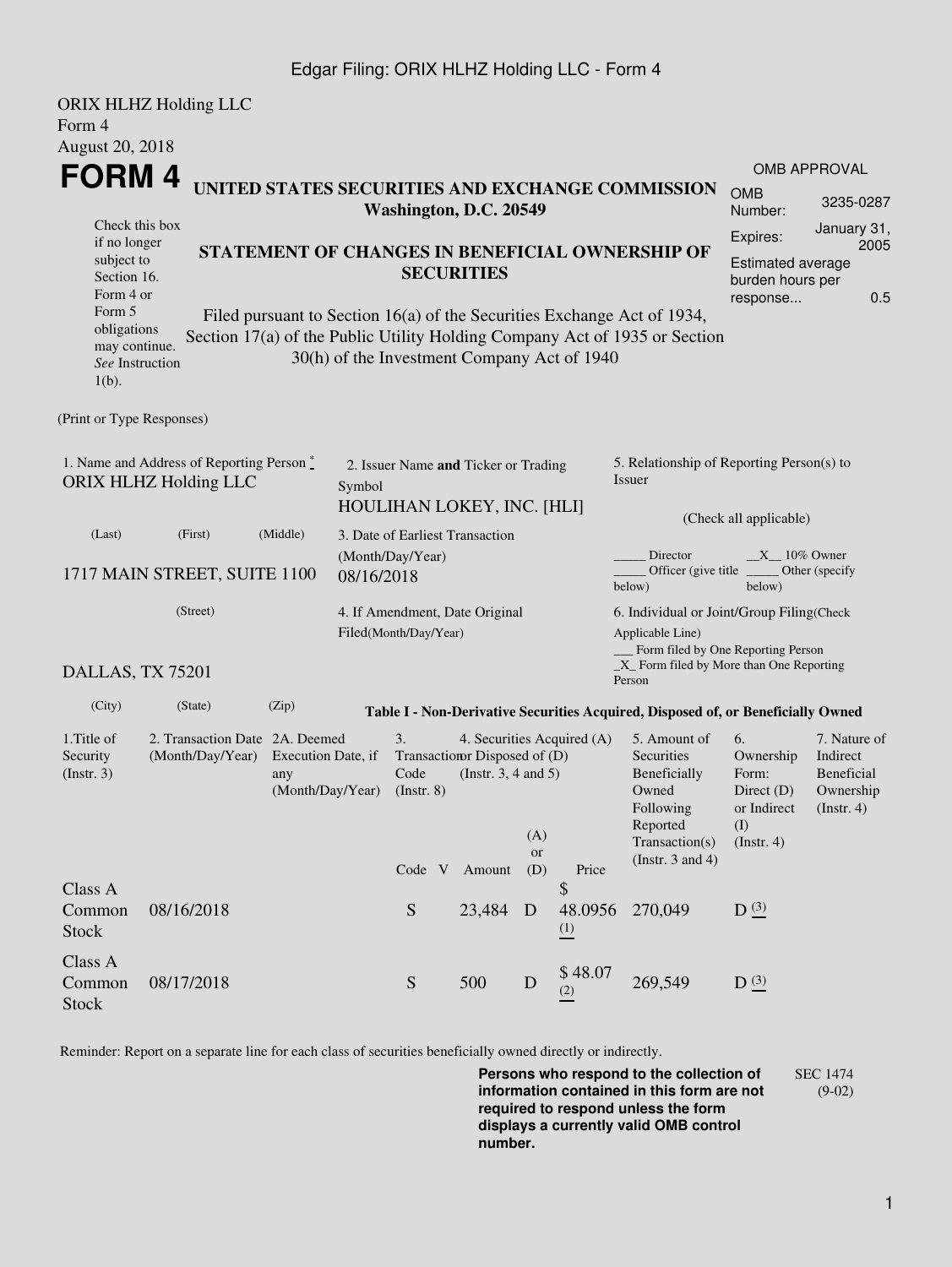#### Edgar Filing: ORIX HLHZ Holding LLC - Form 4

**Table II - Derivative Securities Acquired, Disposed of, or Beneficially Owned (***e.g.***, puts, calls, warrants, options, convertible securities)**

| 1. Title of<br>Derivative<br>Security<br>$($ Instr. 3 $)$ | 2.<br>Conversion<br>or Exercise<br>Price of<br>Derivative<br>Security | 3. Transaction Date 3A. Deemed<br>(Month/Day/Year) Execution Date, if | any<br>(Month/Day/Year) | 4.<br>TransactionNumber<br>Code<br>$($ Instr. $8)$ | 5.<br>of<br>Derivative<br>Securities<br>Acquired<br>$(A)$ or<br>Disposed<br>of $(D)$<br>$($ Instr. 3,<br>$4$ , and $5$ ) | 6. Date Exercisable and<br><b>Expiration Date</b><br>(Month/Day/Year) |                    | 7. Title and<br>Securities | Amount of<br>Underlying<br>(Instr. $3$ and $4$ )         | 8. Price of<br>Derivative<br>Security<br>(Insert. 5) | 9. Nu<br>Deriy<br>Secur<br>Bene<br>Own<br>Follo<br>Repo<br>Trans<br>$($ Instr |
|-----------------------------------------------------------|-----------------------------------------------------------------------|-----------------------------------------------------------------------|-------------------------|----------------------------------------------------|--------------------------------------------------------------------------------------------------------------------------|-----------------------------------------------------------------------|--------------------|----------------------------|----------------------------------------------------------|------------------------------------------------------|-------------------------------------------------------------------------------|
|                                                           |                                                                       |                                                                       |                         | Code V                                             | (D)<br>(A)                                                                                                               | Date<br>Exercisable                                                   | Expiration<br>Date | Title                      | Amount<br><sub>or</sub><br>Number<br>of<br><b>Shares</b> |                                                      |                                                                               |

# **Reporting Owners**

| <b>Reporting Owner Name / Address</b>                                                                |          | <b>Relationships</b> |         |       |
|------------------------------------------------------------------------------------------------------|----------|----------------------|---------|-------|
|                                                                                                      | Director | $10\%$ Owner         | Officer | Other |
| ORIX HLHZ Holding LLC<br>1717 MAIN STREET<br><b>SUITE 1100</b><br>DALLAS, TX 75201                   |          | $\mathbf{X}$         |         |       |
| <b>ORIX CORP</b><br>WORLD TRADE CENTER BLDG.<br>2-4-1 HAMAMATSU-CHO, MINATO-KU<br>TOKYO, M0 105 6135 |          | $\mathbf{X}$         |         |       |
| <b>Signatures</b>                                                                                    |          |                      |         |       |

| ORIX Corporation, By: /s/ Hideto Nishitani, Managing Executive Officer                                                                                                          | 08/20/2018 |
|---------------------------------------------------------------------------------------------------------------------------------------------------------------------------------|------------|
| **Signature of Reporting Person                                                                                                                                                 | Date       |
| ORIX HLHZ Holding LLC, By: ORIX OpCo Holdings, LLC, its managing member, By:<br>ORIX Capital Markets, LLC, its managing member, by: /s/ Paul Wilson, Chief Financial<br>Officer | 08/20/2018 |
| **Signature of Reporting Person                                                                                                                                                 | Date       |
| Evnlanation of Doenancoe:                                                                                                                                                       |            |

## **Explanation of Responses:**

If the form is filed by more than one reporting person, *see* Instruction  $4(b)(v)$ .

**\*\*** Intentional misstatements or omissions of facts constitute Federal Criminal Violations. *See* 18 U.S.C. 1001 and 15 U.S.C. 78ff(a).

**(1)** will provide, upon request by the staff of the Securities and Exchange Commission, the Issuer, or a security holder of the Issuer, full Reflects a weighted average sale price of \$48.0956 per share, at prices ranging from \$48.00 to \$48.195 per share. The Reporting Person information regarding the number of shares sold at each separate price.

**(2)** Reflects a weighted average sale price of \$48.0700 per share, at prices ranging from \$48.00 to \$48.12 per share. The Reporting Person will provide, upon request by the staff of the Securities and Exchange Commission, the Issuer, or a security holder of the Issuer, full